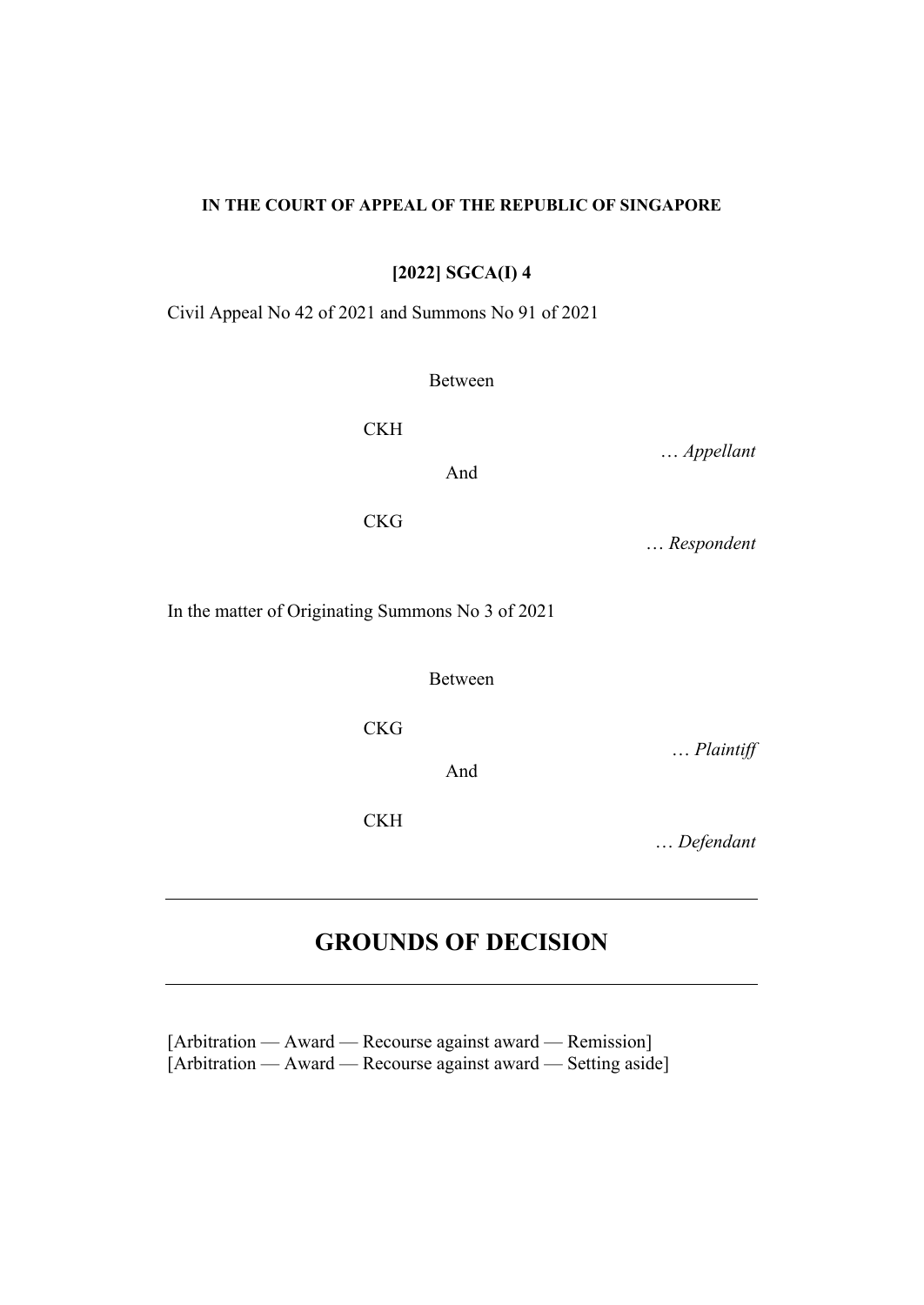**This judgment is subject to final editorial corrections approved by the court and/or redaction pursuant to the publisher's duty in compliance with the law, for publication in LawNet and/or the Singapore Law Reports.**

## **CKH**

# **v**

### **CKG and another matter**

### **[2022] SGCA(I) 4**

Court of Appeal — Civil Appeal No 42 of 2021 and Summons No 91 of 2021 Sundaresh Menon CJ, Judith Prakash JCA and Jonathan Hugh Mance IJ 22 November 2021

### 8 April 2022

### **Jonathan Hugh Mance IJ (delivering the judgment of the court):**

1 This is an appeal against the judgment in *CKG v CKH* [2021] SGHC(I) 5 ("the Judgment") by which the High Court judge ("the Judge"), pursuant to Article 34(4) of the UNCITRAL Model Law on International Commercial Arbitration ("the Model Law") scheduled to the International Arbitration Act (Cap 143A, 2002 Rev Ed), ordered the suspension for a period of proceedings to set aside an arbitration award made in Singapore dated 21 August 2020 ("the Award") so as to enable the arbitral tribunal ("the Tribunal") to eliminate the grounds for setting aside certain parts of the Award. The grounds referred to are that the Tribunal had in its Award failed to determine and take into account an outstanding debt (described as "the Principal Debt") relating to taxes, levies and freight claimed by the respondent ("CKG") as owed by the appellant ("CKH"), and interest thereon.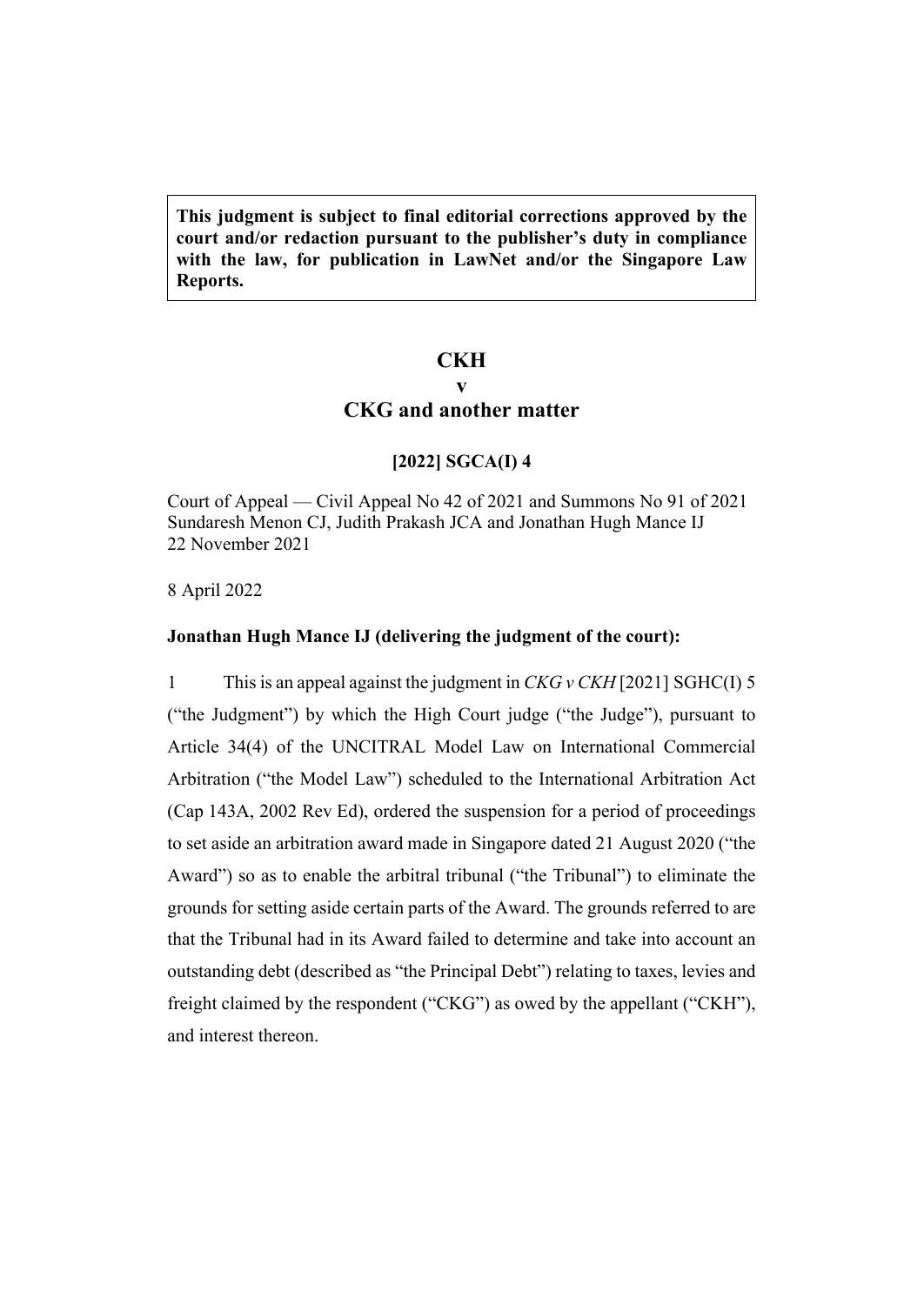<span id="page-2-0"></span>2 The background is complex, and there is a very substantial history of litigation and arbitration on matters including the scope of the Tribunal's jurisdiction, but for present purposes this is very largely irrelevant. CKH sold its timber concession interests in Indonesia to CKG in exchange for US\$8 million and a three-year supply of round logs for use in CKH's plywood factory in Sumatra. On 18 September 2009, the parties concluded a Master Agreement to this effect, $<sup>1</sup>$  to which were annexed various further agreements.</sup> One such agreement was a Round Logs Supply Memorandum of Agreement ("RLMOA") also dated 18 September 2009 providing for the supply of specified quantities of round logs "FOB" alongside jetties in Sumatra, with CKH being responsible for bearing all freight and local, national or other taxes initially payable by CKG at the point of logging or export.<sup>2</sup>

3 The Master Agreement, the RLMOA and any other presently relevant agreements provided for any dispute arising out of or in connection with it to be referred to Singapore arbitration in accordance with the Arbitration Rules of the Singapore International Arbitration Centre ("the SIAC Rules") for the time being in force. There was also a later Merchantability Wood Agreement ("MWA") dated 10 December 2009 made between CKH and a company which we refer to as "the Company".<sup>3</sup> In material put before the court by CKH, the Company was described as an affiliate of CKG entrusted by CKG with the timber log deliveries due under the RLMOA.<sup>4</sup> The MWA was subject to Indonesian law and contained an Indonesian National Board of Arbitration ("BANI") clause. However, the present Tribunal determined in a jurisdictional

<sup>1</sup> Record of Appeal ("RA") Vol 5 Part 6, Tab 34 at pp 155–160.

<sup>2</sup> RA Vol 5 Part 6, Tab 34 at pp 183–191.

<sup>3</sup> Affidavit dated 22 November 2021 ("Affidavit") at para 7.

<sup>4</sup> Affidavit at para 6.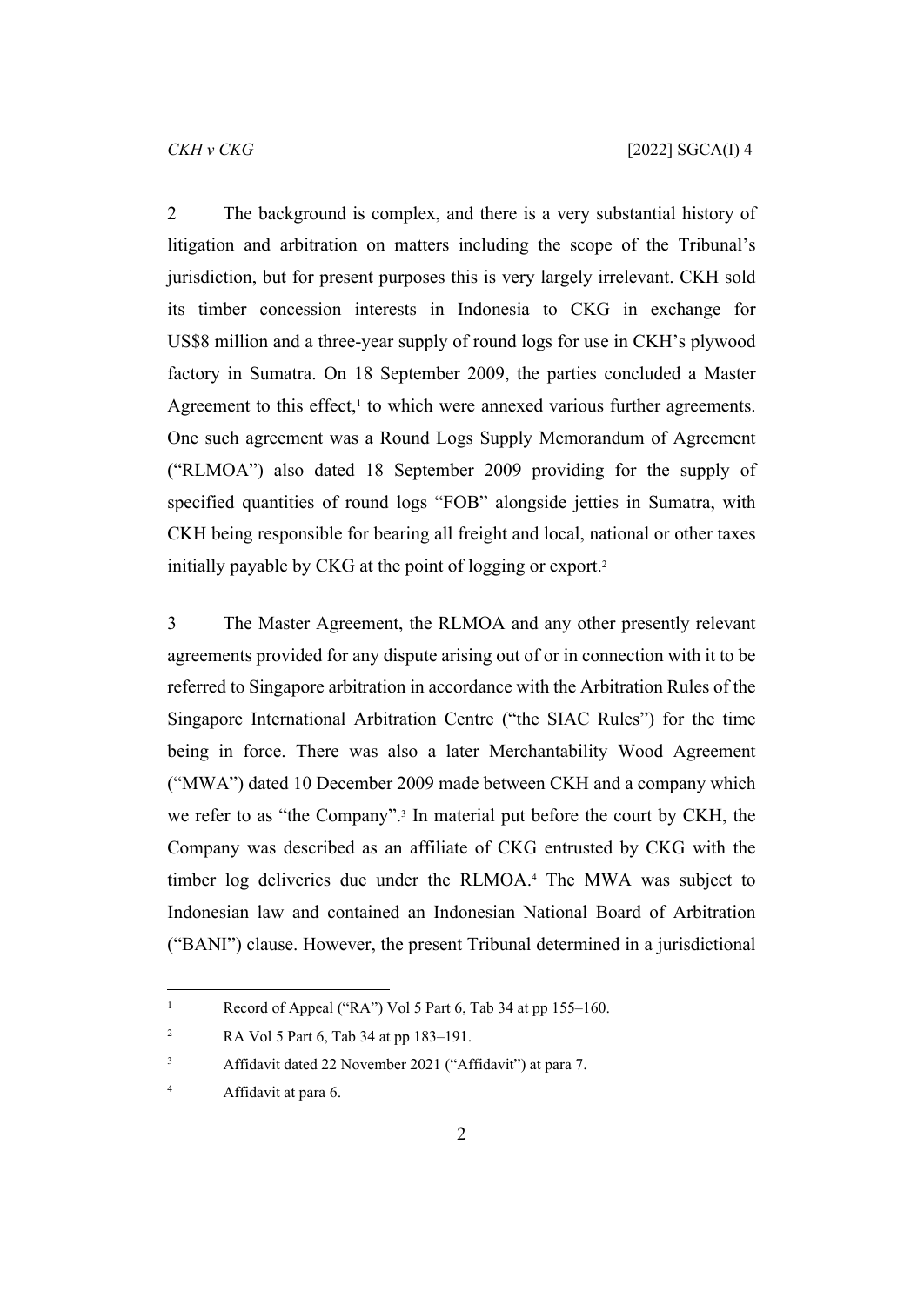ruling that the MWA did not supersede the RLMOA. We introduce the MWA at this stage only as a prelude to [[32\]](#page-17-0) below. The present appeal was conducted on the basis that there was a single arbitration and Award addressing all the issues raised on either side. The single issue before the court was whether the Tribunal should, in the light of its other conclusions, have gone on to take into account the existence and amount of the Principal Debt and interest on it.

4 By April 2011 CKH had accumulated a substantial outstanding debt, and the parties reached the following agreement recorded in signed meeting minutes dated 8 April 2011 ("the April 2011 Minutes"), which stated as follows:<sup>5</sup>

Both parties agree as follows:-

1. [CKH] undertake to pay [the Company] the sum of IDR 75 Billion for of its outstanding debt (PSDH/DR, Freight) and future shipment's PSDH/DR and freight: in the following manner:-

| <b>30 April 2011</b>                        | 30 May 2011 | <b>30 June 2011</b> | 30 July 2011                           | 30 Aug 2011                 |
|---------------------------------------------|-------------|---------------------|----------------------------------------|-----------------------------|
| $\mid$ IDR 10 Billion $\mid$ IDR 10 Billion |             |                     | <b>IDR</b> 15 billion   IDR 20 billion | <sup>1</sup> IDR 20 billion |

- 2. Payments will be closely monitored for the next five months. If the payments fall below the stipulated due sum for each respective month above, [the Company] will charge 2% net per month late penalty of shortfalls at the end of each month and the charges shall be cumulative until all amounts due is fully paid. Any unpaid shortfall will be imposed the interest charges at 2% net per month.
- 3. Starting 01 September 2011, [CKH] is fully committed to pay on time and without any delay to settle all outstanding debt arises. Any shortfall will be also imposed the interest charges at 2% net per month.
- 4. By 15 November 2011, if there is still outstanding payment from [CKH] arises from the delivery of Round Logs, [CKG]/[the Company] and/or its affiliates reserve the right to initiate the following action(s):

5

RA Vol 5 Part 6, Tab 35 at p 196.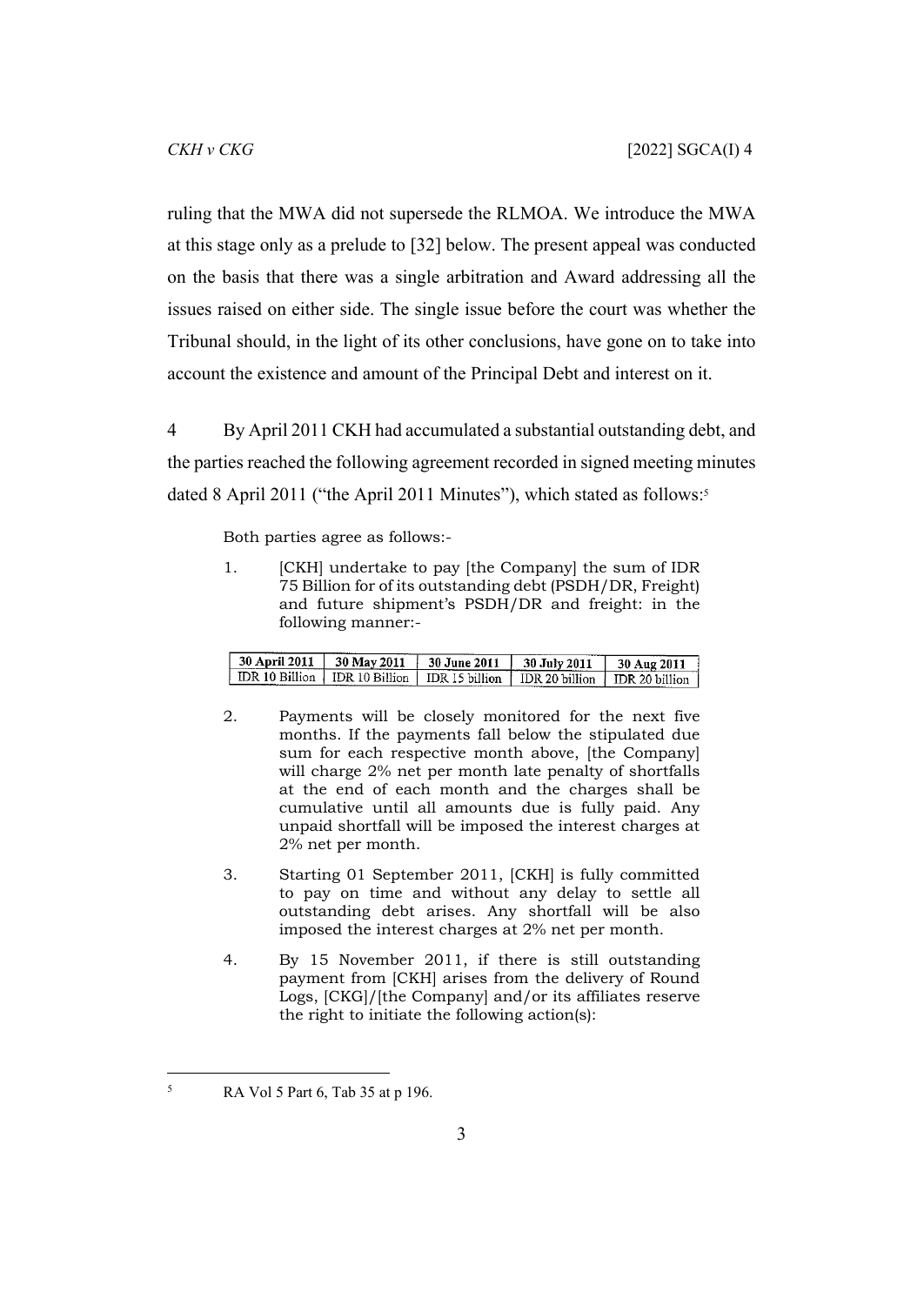- To cease round logs shipment; [CKH] and its affiliates will fully indemnify [CKG] … [the Company], … and its affiliates for not delivering any outstanding Round logs as stated in the Master Agreement and [RLMOA] dated 18 September 2009 and Reconciliation and Settlement Deed in December 2009.
- To reduce round logs volume commitments by all [CKH's] outstanding debts. The roundlog volume reduction will be derived from dividing the outstanding debt by IDR320,000/m3 ["the debt-to-log conversion"].
- Both parties will attempt to settle all or any outstanding matters in an amicable manner.

5 Over the ensuing months, CKH failed to make payments as agreed and CKG made reduced deliveries of timber logs. Each side attributed its own failure to the other's. On 20 December 2011 CKG wrote to CKH claiming to treat CKH's outstanding indebtedness as a basis, under clause 4 of the April 2011 Minutes, for eliminating both any shortfall in log deliveries up to that date and any future obligation to deliver logs after that date (see the Judgment at  $[15]$ ).

6 On 6 April 2015 CKH commenced the Singapore arbitration, claiming, *inter alia*, substantial damages for CKG's failure to supply it with timber logs under the RLMOA.<sup>6</sup> In its Statement of Defence and Counterclaim dated 30 October 2018, CKG maintained its claim to treat CKH's outstanding indebtedness as discharging it from all past and future liability to deliver logs.<sup>7</sup> CKH then took issue with this in its Reply to Statement of Defence and Defence to Counterclaims dated 22 February 2019 ("RSDDC"), maintaining that CKG's obligation to deliver quantities of logs operated independently of any payments

<sup>6</sup> RA Vol 5 Part 1, Tab 2 at pp 35–76.

<sup>7</sup> RA Vol 5 Part 1, Tab 3 at pp 122–124 (at paras 79–84).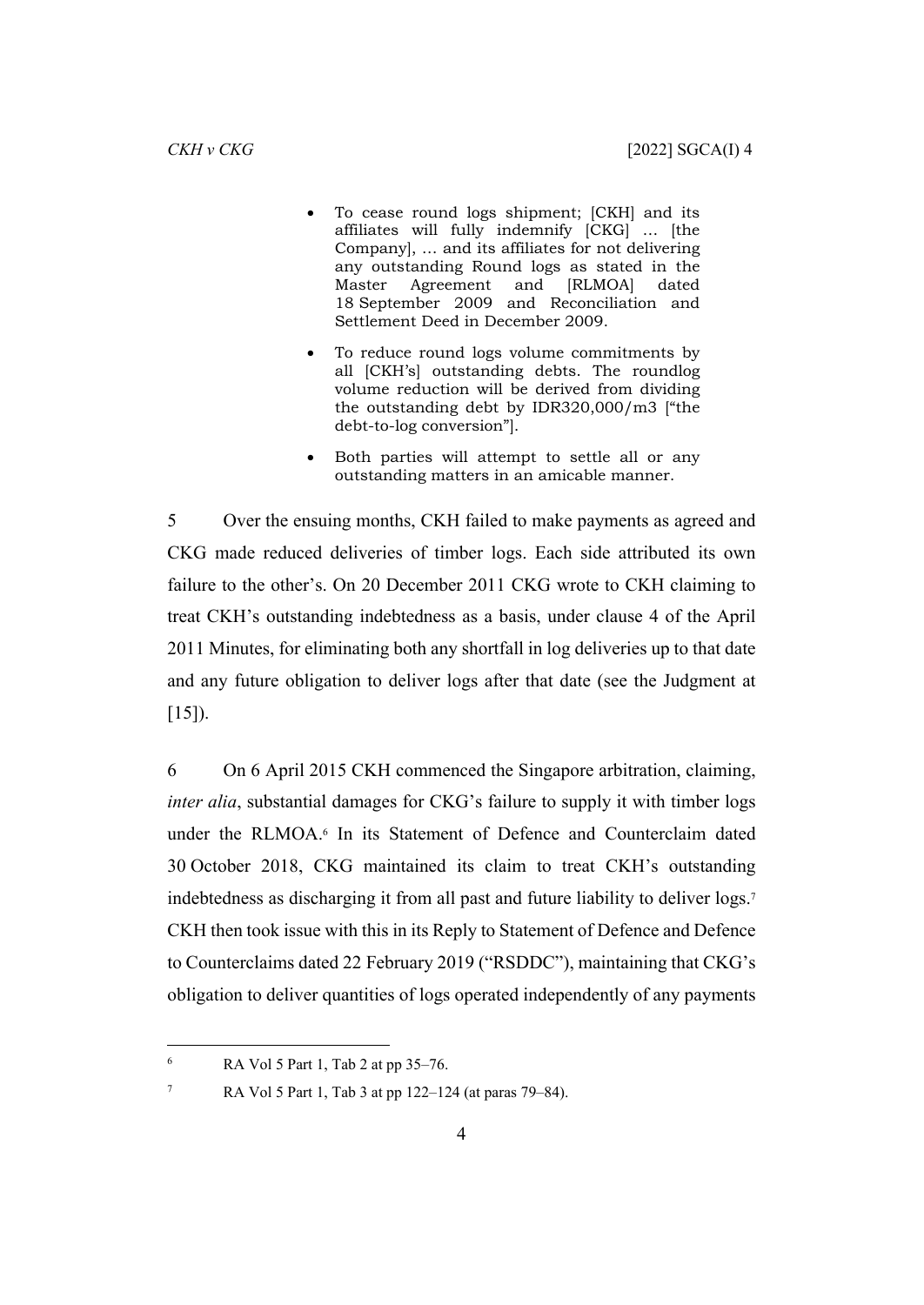it might or might not make in the period up to 15 November 2011, and that, even thereafter, it was incumbent on CKG to have attempted (as it did not) to settle any outstanding claim in an amicable manner under the third point in clause 4 of the April 2011 Minutes, before ceasing or reducing any round log supply.<sup>8</sup>

7 The Tribunal in its Award accepted CKH's submissions on the point mentioned in this last sentence. It held CKG liable accordingly for damages for failure to supply the logs in appropriate quantities.<sup>9</sup> However, it did not give CKG credit for or make any award in relation to the Principal Debt on which CKG had relied when invoking clause 4 and which no one suggested could or would disappear if clause 4 did not apply to justify a complete cessation of or a reduction in log deliveries by CKG. On this basis, on 24 September 2020, CKG applied to the Tribunal for an "additional award" in its favour in respect of the Principal Debt under rule 29.3 of the 2013 SIAC Rules, which governed the arbitration.<sup>10</sup>

<span id="page-5-0"></span>8 The Tribunal in a letter of decision dated 5 November 2020 refused to make an additional award. It considered that CKG had made no "claim" in the arbitration for the Principal Debt as required by rule 29.3. Its reasoning was this:<sup>11</sup>

… Although [CKG] did raise the issue of its entitlement to the Principal Debt for pre-December 2011 taxes and freight as a defence to [CKH's] claim for failure of log supply obligations, and sought a set off against any damages awarded in substitution of log supply to [CKH], [CKG] did not plead a

<sup>8</sup> RA Vol 5 Part 2, Tab 5 at pp 9–91.

<sup>9</sup> RA Vol 5 Part 5, Tab 23 at pp 125 and 128 (at paras 352 and 361).

<sup>10</sup> RA Vol 5 Part 5, Tab 26 at p 247 (at paras 3.1 and 3.2).

<sup>&</sup>lt;sup>11</sup> RA Vol 5 Part 6, Tab 28 at p 22.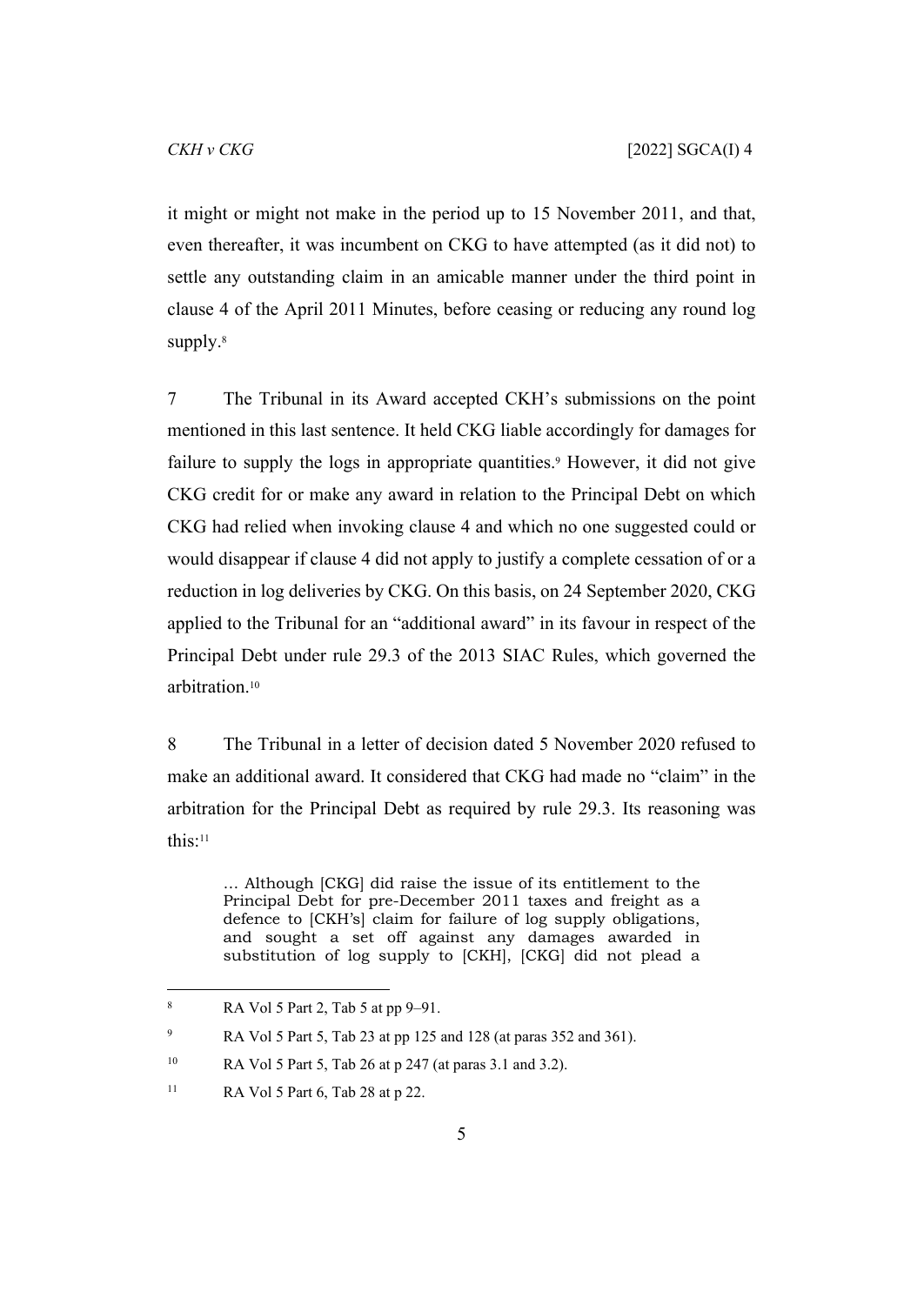counterclaim for the Principal Debt. This contrasts with [CKG's] pleaded counterclaim for post-2011 taxes and freight. In this respect, the Request is more in the nature of an appeal of the Tribunal's merits decisions than an application for an additional award on a claim not dealt with in the Award. …

9 What constitutes a "claim" which might justify an additional award under rule 29.3 of the SIAC Rules is, as the Judge correctly said (at [36] of the Judgment), presently irrelevant. The appeal before the court raised a different question, namely, whether the Tribunal omitted to address a matter before it for adjudication; and whether or not the omission could have been corrected to any extent under rule 29.3 was unimportant.

10 The Tribunal went on to add that, even if CKG had made a "claim" within rule 29.3, "the record contains no evidence that [CKG] made the necessary underlying payments, subject to reimbursement from [CKH]", and drew attention to its separate finding that there was a lack of such evidence in respect of post-2011 taxes.12 It was not, and could not in any event be, suggested that this comment had any binding force, and it was, as the Judge noted (at [58] of the Judgment), also inaccurate, in the light of the April 2011 Minutes themselves, the evidence and submissions before the Tribunal and the Tribunal's own findings in its Award (see in particular [247], [348], [353] and [378] of the Award).<sup>13</sup> The position in and after April 2011 was not the same as that post-2011.

11 Section 24(*b*) of the International Arbitration Act provides that, notwithstanding Article 34(1) of the Model Law, an arbitral award may be set aside if "a breach of the rules of natural justice occurred in connection with the

 $R_A$  Vol 5 Part 6, Tab 28 at p 22.

<sup>13</sup> RA Vol 5 Part 5, Tab 23 at pp 86–87 (para 247), pp 123–124 (para 348), p 125 (para 353) and p 133 (para 378).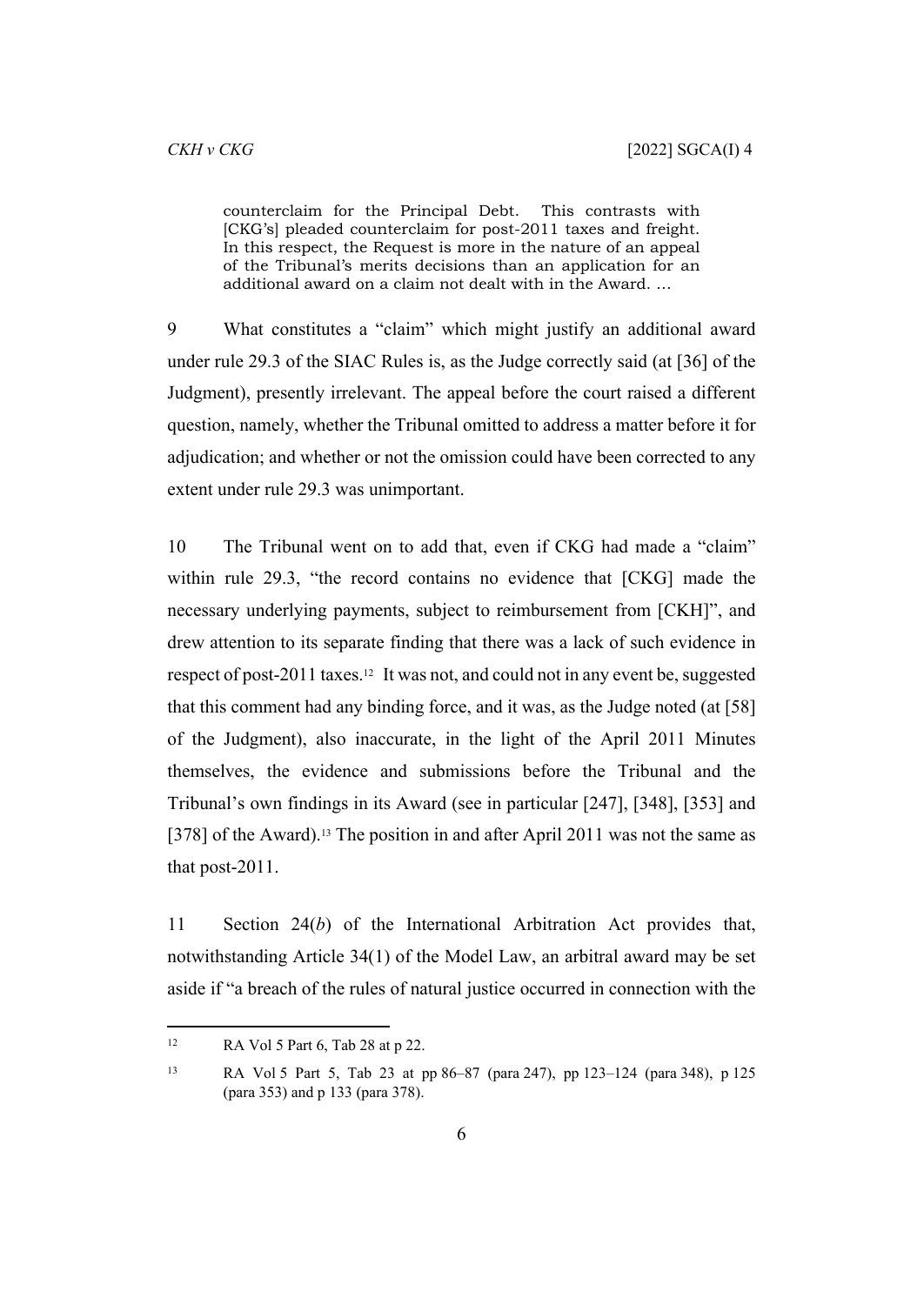making of the award by which the rights of any party have been prejudiced". As the authorities cited in the next paragraph of this judgment confirm, failure by an arbitral tribunal to address an issue submitted to it for adjudication may constitute a breach of the rules of natural justice within the meaning of s 24(*b*). Article  $34(2)(a)(iii)$  of the Model Law empowers the court to set aside an award upon proof that "the award deals with a dispute not contemplated by or not falling within the terms of the submission to arbitration, or contains decisions on matters beyond the scope of the submission to arbitration". Dealing with matters beyond the scope of a submission and failing to deal with matters within the scope of a submission are in a sense opposite sides of a coin. Where a court concludes that an award is liable to be set aside on either basis, Article 34(4) of the Model Law enables it "where appropriate and so requested by a party" to "suspend the setting aside proceedings … in order to give the arbitral tribunal an opportunity to resume the arbitral proceedings or to take such other action as in the arbitral tribunal's opinion will eliminate the grounds for setting aside". That was the course which the Judge took in the present case.

12 That a failure by an arbitral tribunal to address an issue submitted to it for decision can constitute a breach of natural justice justifying intervention by the court is well-established: see *Front Row Investment Holdings (Singapore) Pte Ltd v Daimler South East Asia Pte Ltd* [2010] SGHC 80 and *AKN and another v ALC and others and other appeals* [2015] 3 SLR 488 ("*AKN v ALC*"), where the circumstances in which this may occur were considered.

13 The position was summarised by the Court of Appeal in *AKN v ALC* (at [46]) as follows:

To fail to consider an important issue that has been pleaded in an arbitration is a breach of natural justice because in such a case, the arbitrator would not have brought his mind to bear on an important aspect of the dispute before him. Consideration of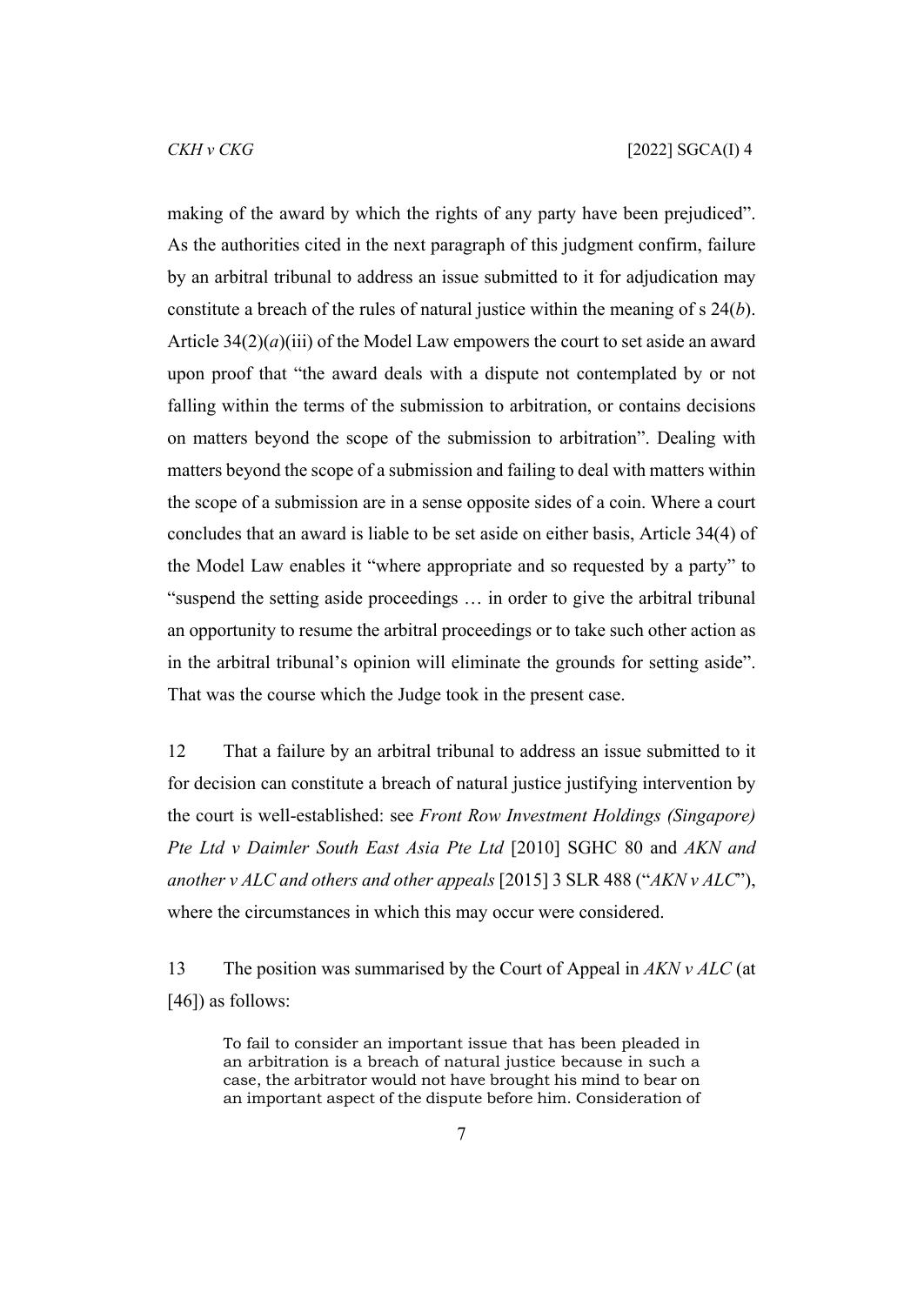the pleaded issues is an essential feature of the rule of natural justice that is encapsulated in the Latin adage, *audi alteram partem* (see also *Soh Beng Tee & Co Pte Ltd v Fairmount Development Pte Ltd* [2007] 3 SLR(R) 86 ("*Soh Beng Tee*") at [43], citing *Gas & Fuel Corporation of Victoria v Wood Hall Ltd & Leonard Pipeline Contractors Ltd* [1978] VR 385 at 386). *Front Row* is useful in so far as it demonstrates what must be shown to make out a breach of natural justice on the basis that the arbitrator failed to consider an important pleaded issue. It will usually be a matter of inference rather than of explicit indication that the arbitrator wholly missed one or more important pleaded issues. However, the inference – that the arbitrator indeed failed to consider an important pleaded issue – if it is to be drawn at all, must be shown to be clear and virtually inescapable. If the facts are also consistent with the arbitrator simply having misunderstood the aggrieved party's case, or having been mistaken as to the law, or having chosen not to deal with a point pleaded by the aggrieved party because he thought it unnecessary (notwithstanding that this view may have been formed based on a misunderstanding of the aggrieved party's case), then the inference that the arbitrator did not apply his mind at all to the dispute before him (or to an important aspect of that dispute) and so acted in breach of natural justice should *not* be drawn.

[emphasis in original]

14 The Court of Appeal went on to underline the important distinction between making a decision on an issue (which may be right or wrong) and failing to consider an issue at all. It is only the latter which may lead to court intervention (*AKN v ALC* at [47]). The Court of Appeal also identified two further hurdles to relief in the case of a breach of natural justice consisting of failure to consider an issue – that is, there must be shown to be a causal nexus between the breach and the award, and the breach must have prejudiced the aggrieved party's rights (*AKN v ALC* at [48]). These two hurdles were not contentious on the present appeal. If the scope of the arbitration extended to considering and bringing into account any amount owed by way of the Principal Debt and interest on it, in the event that the Tribunal held (as it did) that clause 4 did not justify either cessation of log deliveries or any form of debt-to-log conversion, then the failure to consider and adjudicate upon the Principal Debt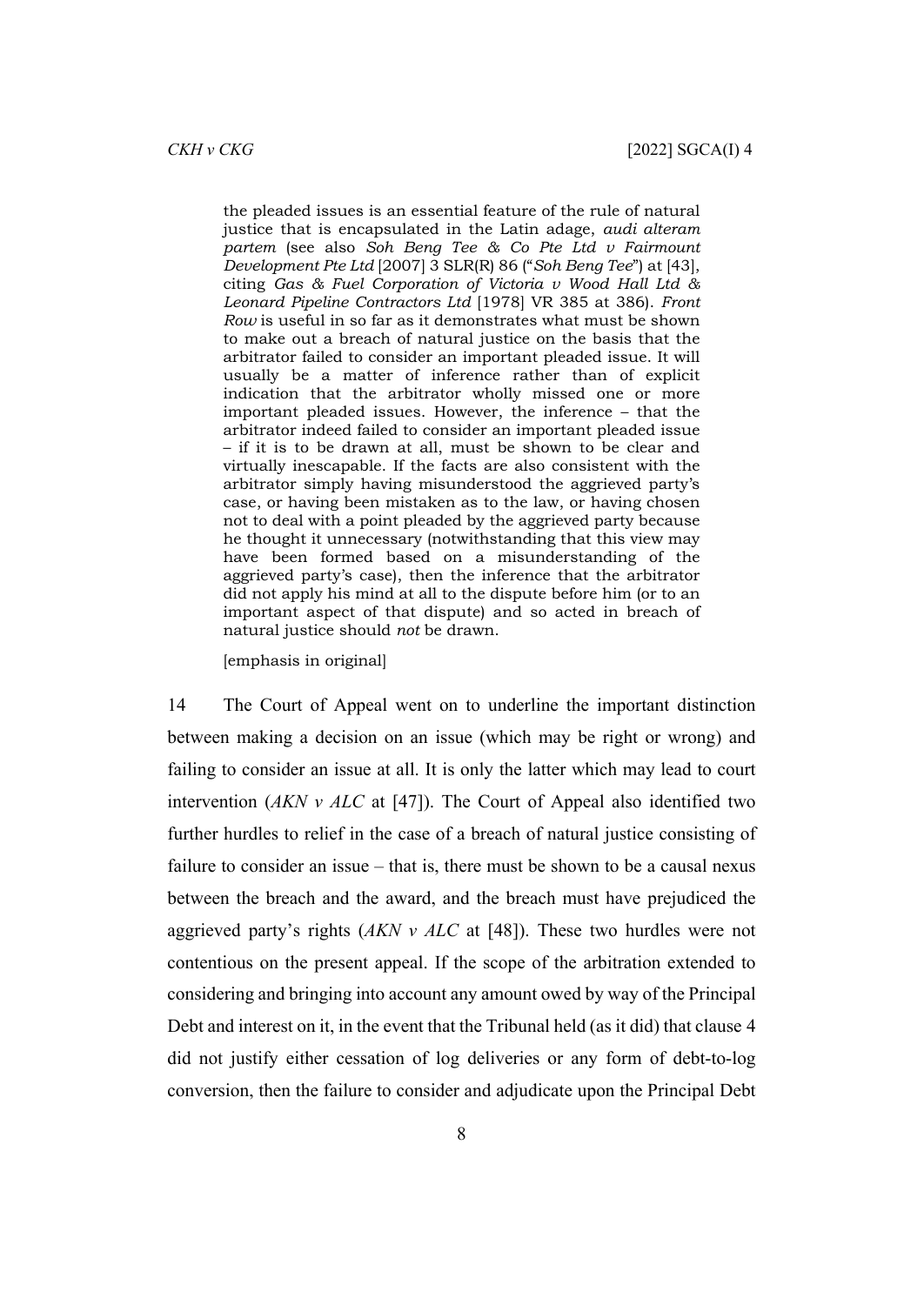and interest on it was likely to have affected the content and outcome of the Award very significantly to the prejudice of CKG's rights. The critical issue in the present case was whether the Principal Debt and any interest on it were matters within the scope of the arbitration if clause 4 did not apply.

15 The starting point in this context is that there was no pleading in the arbitration addressing the position regarding the Principal Debt in the event that the Tribunal rejected (as it did) CKG's case that the Principal Debt justified it in either withholding or reducing timber log deliveries under the first or second point in clause 4 of the April 2011 Minutes.

16 The pleadings are the first place in which to look for the issues submitted to arbitral decision. But matters can arise which are or become within the scope of the issues submitted for arbitral decision, even though they are not pleaded. Whether a matter falls or has become within the scope of the agreed reference depends ultimately upon what the parties, viewing the whole position and the course of events objectively and fairly, may be taken to have accepted between themselves and before the Tribunal. CKH cited to the court the familiar case of *PT Prima International Development v Kempinski Hotels SA and other appeals* [2012] 4 SLR 98 ("*Kempinski*") for the passages in it emphasising both that pleadings "provide a convenient way for the parties to define the jurisdiction of the arbitrator" and that, where jurisdiction to adjudicate upon a dispute is in question, "it is necessary to refer to the pleaded case of each party to the arbitration and the issues of law or fact that are raised in the pleadings to see whether they encompass that dispute" (*Kempinski* at [33] and [34]). Both statements are true, but the decision in *Kempinski* itself shows that they are not the end of the matter. Other considerations may show a different picture. As the Court of Appeal observed in *CDM and another v CDP* [2021] 2 SLR 235 at [18], the question of what matters are within the scope of the parties' submission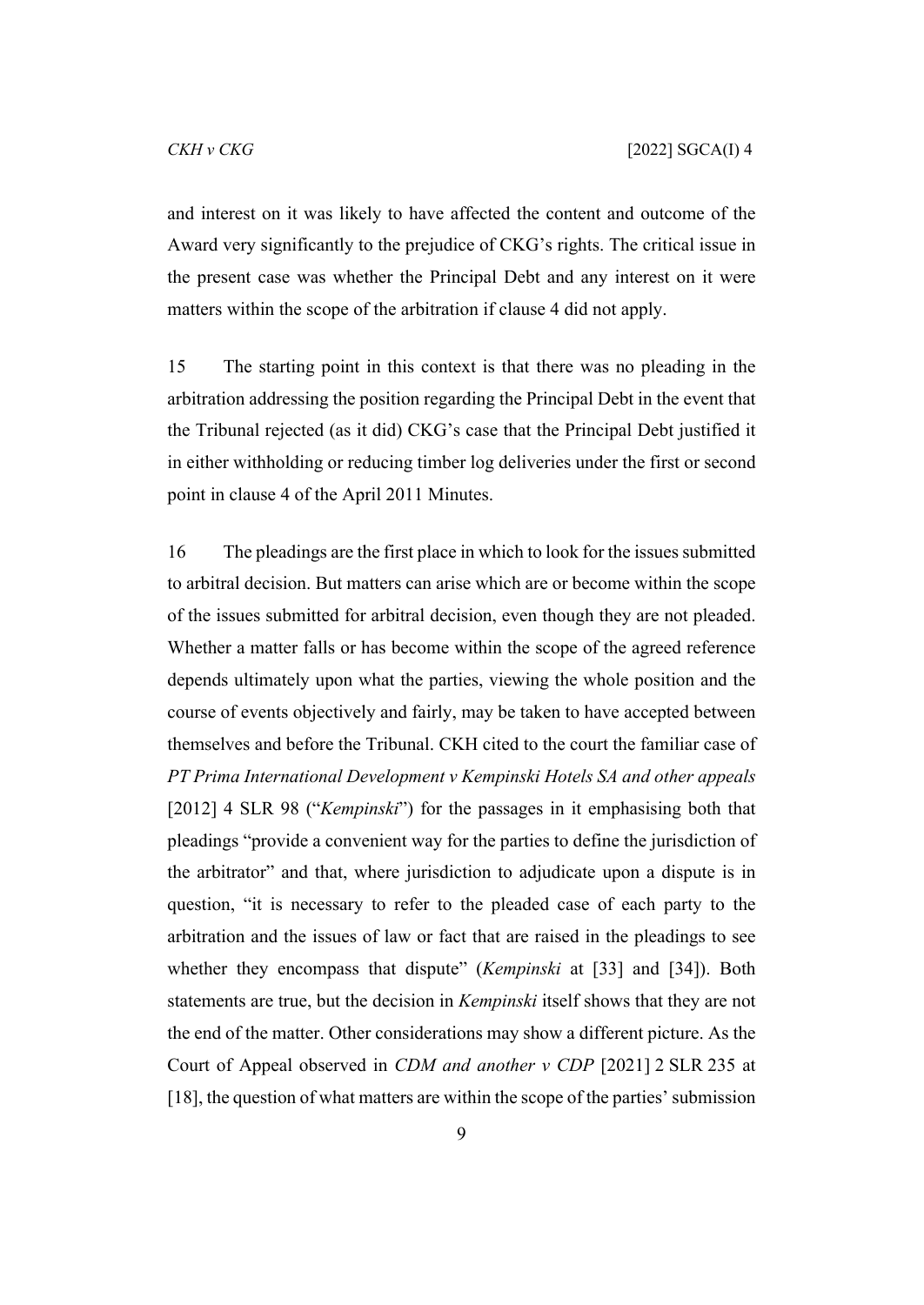to arbitration is answerable by reference to five sources: the parties' pleadings, the agreed list of issues, opening statements, evidence adduced, and closing submissions at the arbitration.

17 Arbitration is consensual and parties and changing circumstances can lead implicitly as well as expressly to a widening of the scope of an arbitration. In *Kempinski* that occurred when it came to light, during ongoing proceedings (commenced in 2002) to enforce a hotel management contract, that Kempinski had entered into a new management contract with a different operator on 28 April 2006, which potentially affected its right to insist on specific performance of the original management contract; and when disclosure applications and orders, written submissions and expert opinions followed regarding the effect of this new contract, without any amendment of the pleadings (*Kempinski* at [17]–[19]), Kempinski was held to have "ample notice of Prima's case on this particular point" and "did not suffer any prejudice in any way since it was given ample opportunity to address this issue of law" (*Kempinski* at [51]). It was a case where, in the words of this court in *CBX and another v CBZ and others* [2021] SGCA(I) 3 at [48], "[t]he conduct of parties to litigation before an arbitrator or judge may and does on occasion widen the scope of the issues falling for determination in a way which deprives a pleading objection of any force".

18 In the present case, the Judge considered that the absence of any pleaded counterclaim or even set-off was understandable (Judgment at [45]). It was only in the RSDDC that CKH first put forward its arguments that there could be no debt-to-log conversion under clause 4, as it had not been properly invoked.<sup>14</sup> CKH also asserted positively in the RSDDC that, pursuant to the RLMOA, it

<sup>14</sup> RA Vol 5 Part 2, Tab 5 at pp 45–46 (at paras 132–133).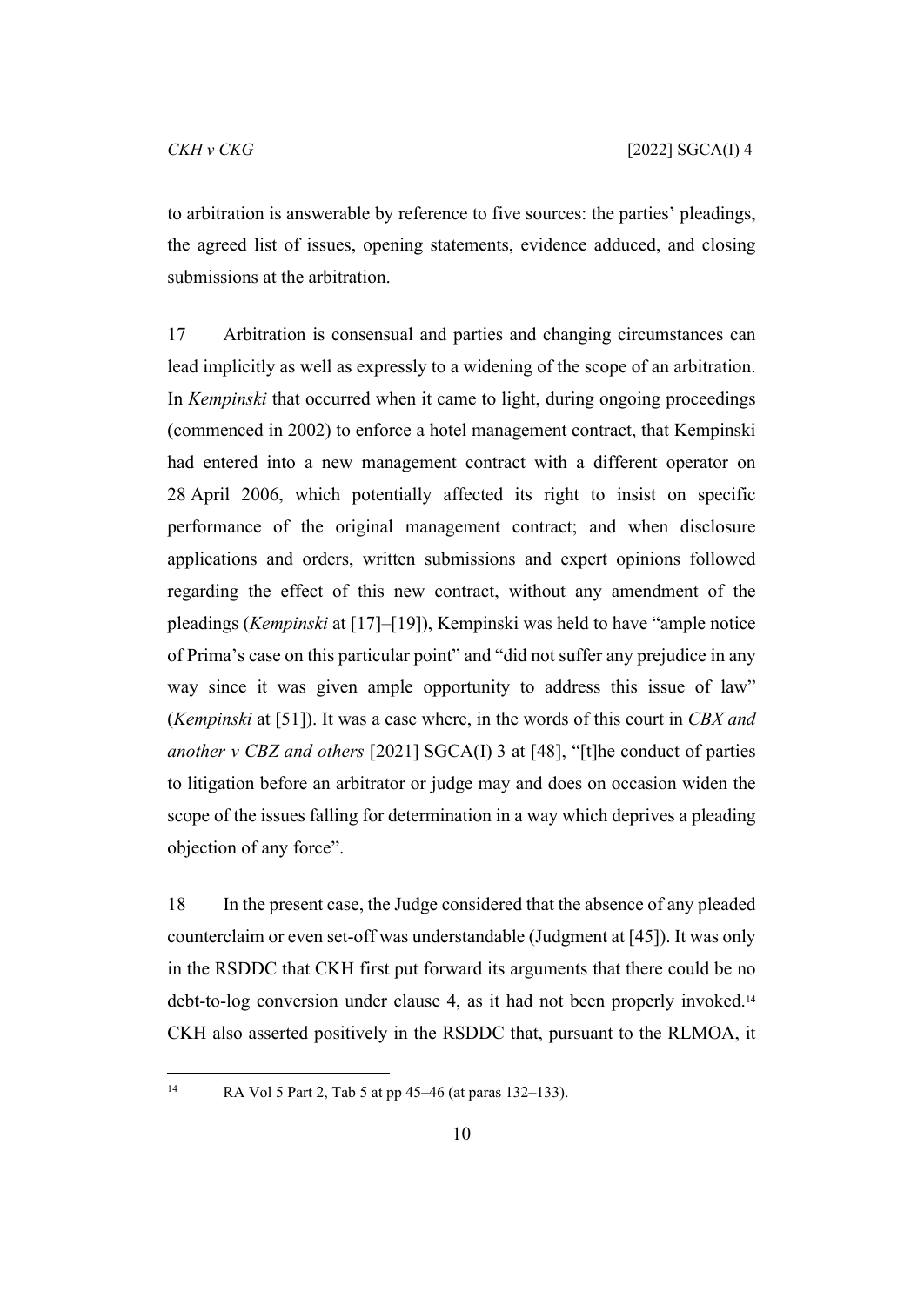was to bear the taxes, levies and freight on, but only on, logs actually delivered to it under the RLMOA; that the total of IDR75 billion covered by the April 2011 Minutes included an allowance for future deliveries; and that, based on the invoices issued to it and subject to proof of the taxes claimed, the total incurred up to 31 March 2011 was approximately IDR65.67 billion, of which CKH had paid approximately IDR14.76 billion.15 In other words, CKH disputed the quantum but not the existence of the Principal Debt. Further, the service of the RSDDC was followed very swiftly by the exchange of expert reports in February and early April 2019 in which both sides treated the Principal Debt as an element, the precise amount of which fell to be established and included in a statement of items due in each direction in order to draw a net balance, if CKG was unable to rely upon it under clause 4 of the April 2011 Minutes as extinguishing or reducing its obligations to deliver logs.

19 Taking the relevant documents at their face value, and depending, it appears, on whether or not CKH succeeded in its claim for delivery of defective logs, CKH's expert and CKG's expert arrived in their joint statement dated 30 April 2019 ("the Joint Statement") at almost identical figures in their Table 2.1 headed "The Experts' assessments of the Claimant's claims, if the Respondent is not entitled to invoke the debt-to-log ratio". In this table the figure given for the "Claimant's [*ie*, CKH's] position" was US\$4.2 million, whereas the figures given for the "Respondent's [*ie*, CKG's] position" were US\$4.4 million or US\$4.5 million.16 Table 2.2, later in the Joint Statement, addressed "The Experts' assessments of the Claimant's claims, if the Respondent is entitled to invoke the debt-to-log ratio".17 The distinction is clear,

<sup>15</sup> RA Vol 5 Part 2, Tab 5 at pp 43–44 (at paras 118–122).

<sup>16</sup> RA Vol 5 Part 3, Tab 11 at p 176.

<sup>17</sup> RA Vol 5 Part 3, Tab 11 at p 179.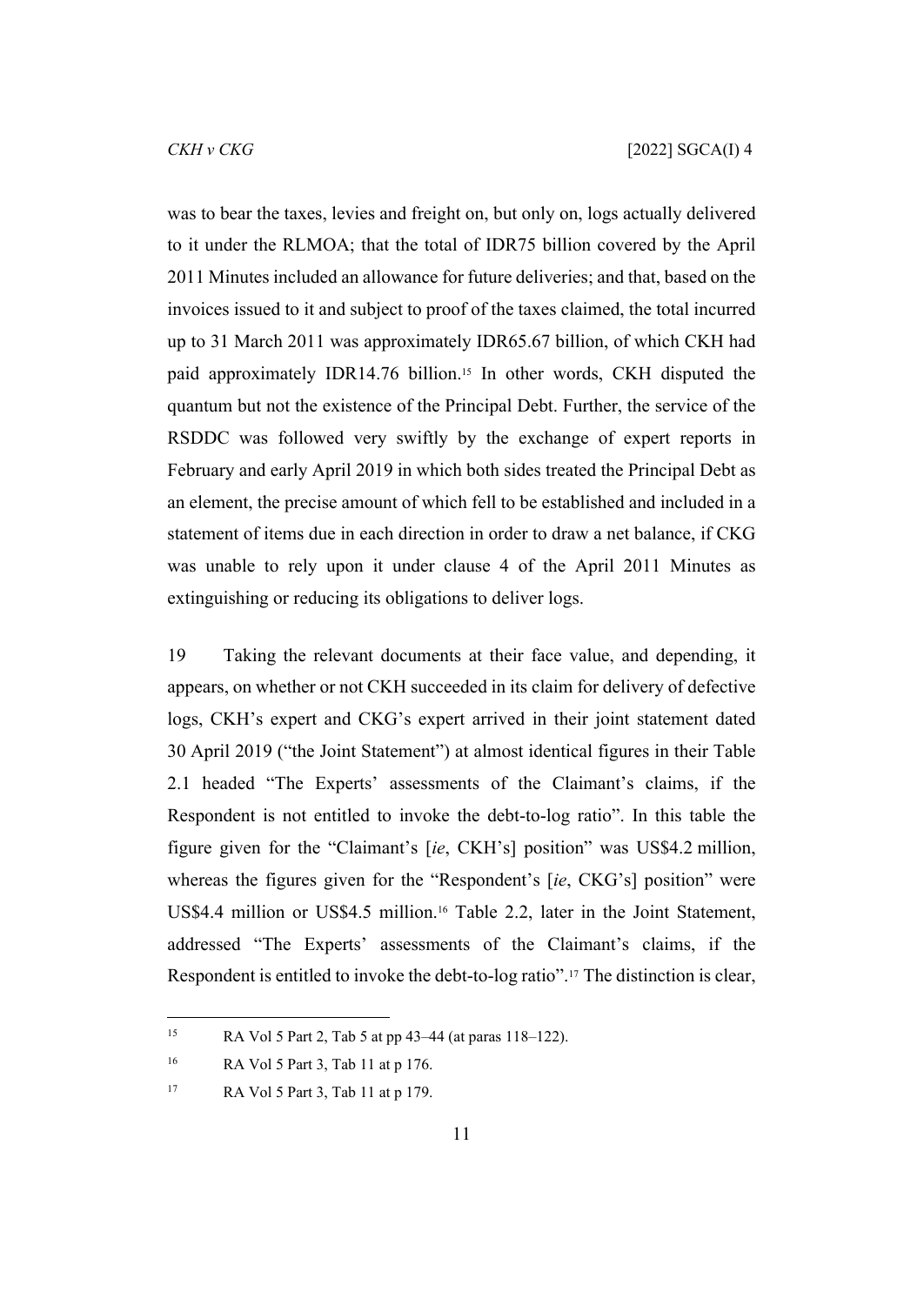and the court is unable to accept that Table 2.1 was concerned with the question whether clause 4 of the April 2011 Minutes applied. It was, on the contrary, addressing the position on the assumption that clause 4 was not applicable.

20 Prior to the merits hearing, which took place over five days from 6 to 10 May 2019, the parties agreed a list of issues.18 Among these, under the general heading "Respondent's [*ie*, CKG's] Counterclaims" at items 15 and 16, were said to be issues as to whether, if taxes or levies were "not yet set off under the [April 2011 Minutes], what is the quantum that remains owed by [CKH] to [CKG]" and as to "How much unpaid Freight Charges, if not yet set off under the [April 2011 Minutes], remain [*sic*] owed by [CKH] to [CKG]". The only pleaded counterclaims for taxes, levies and freight related to the period after December 2011, which it was, as the Judge said, hard to think could have been envisaged as capable of set-off under clause 4 of the April 2011 Minutes. There seems a considerable possibility that these paragraphs were an express echo of the experts' reports identifying the Principal Debt (which related to taxes, levies and freight due up to November 2011) as an item requiring attention if CKG's invocation of a clause 4 set-off against or conversion into notional log deliveries failed.

<span id="page-12-0"></span>21 The position is even more striking in relation to the presentations of the parties' cases made to the Tribunal in the course of the merits hearing. The experts were heard on the penultimate day of the hearing, and CKH's expert, put in two very significant slides. These would, as counsel for CKH acknowledged during the course of the appeal, have been prepared for presentation in conjunction with those acting for CKH. Slide 22, to which the Judge referred (at [46] of the Judgment), was headed "If the Respondent is not

18 RA Vol 5 Part 3, Tab 10 at pp 167–170.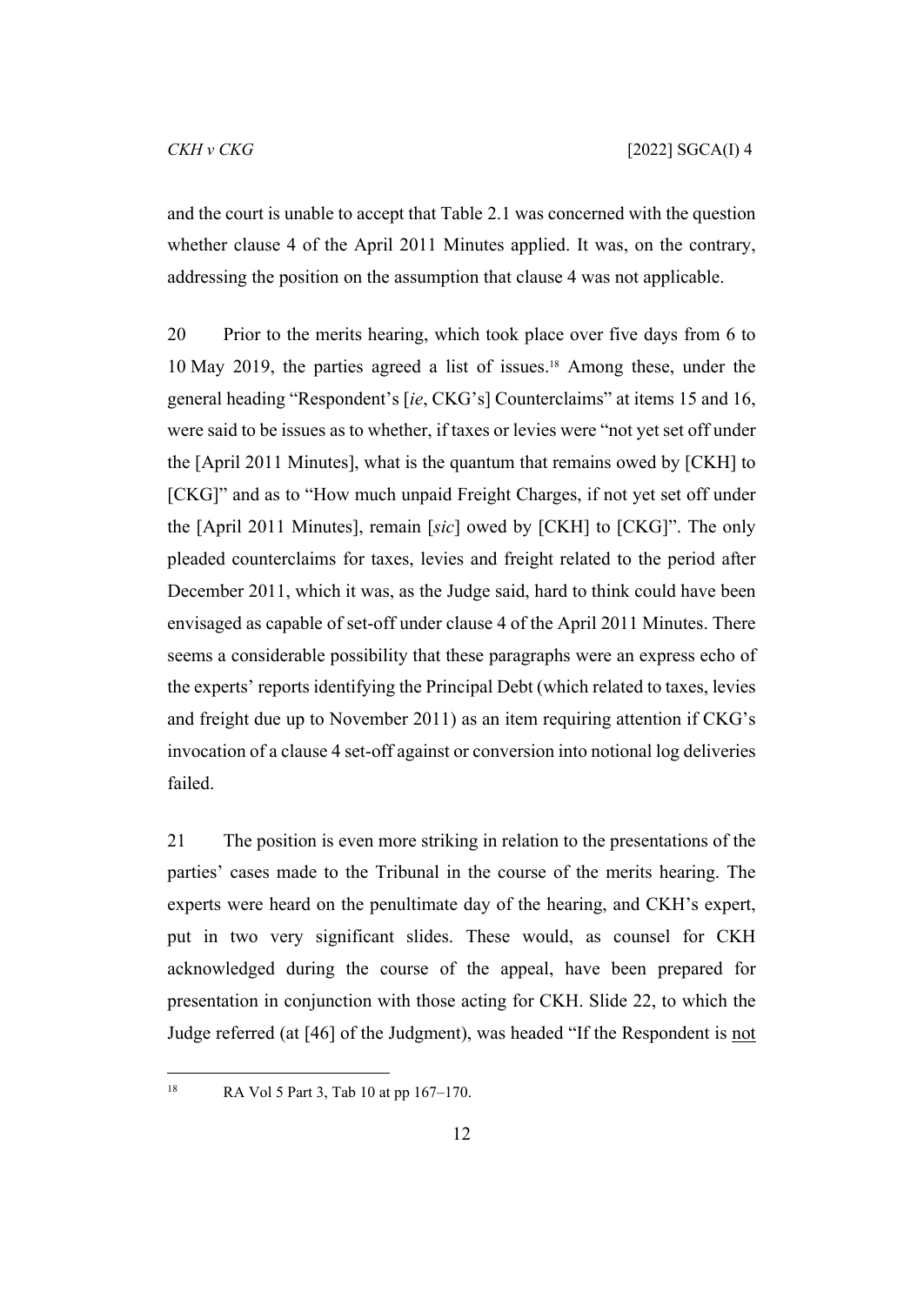entitled to invoke the debt-to-log conversion" [the underlining is in the original] and it showed the Principal Debt of US\$4.2 million as an outstanding debt reducing CKH's much larger claims, which were principally for US\$47.1 million for failure to supply logs under the RLMOA, so as to arrive at a net total.19 Slide 20, not referred to by the Judge, was even more striking, since it was headed "Respondent's Counterclaim (Without debt-to-log conversion)" and listed the detailed make-up and the totals in relation to, respectively, the "Claimant's Position" (US\$4,238,938.95 and the "Respondent's Position" (US\$4,423,156.50).20 CKG's expert put in a similar presentation, with slides summarising the "Claimant's Claims" on the alternative bases of "no debt to log conversion" and "with debt to log conversion", and a credit in the former summary for an "outstanding debt" of US\$4.2 million on CKH's case or US\$4.4 million to US\$4.5 million on CKG's case.<sup>21</sup>

22 CKG's opening and closing presentation and submissions were in the same vein. Slides 4 and 47 of CKG's opening presentation slides noted that, on CKH's case that clause 4 of the April 2011 Minutes did not apply and that there was "[n]o conversion", CKH "would still owe [CKG] IDR 66.4b debt + 2% compounded interest" (the rate agreed in the April 2011 Minutes).22 CKG's written opening statement stated that:<sup>23</sup>

[CKH] does not dispute that a debt is owed to [CKG]. The respective experts also agree on the quantum of debt accrued by December 2011 (within a small margin), save that [CKH] still resists the amounts owed to [CKG] for PNT taxes, and has

<sup>19</sup> RA Vol 5 Part 4, Tab 17 at p 136.

<sup>20</sup> RA Vol 5 Part 4, Tab 17 at p 134.

<sup>21</sup> RA Vol 5 Part 4, Tab 18 at pp 145–146.

 $22$  RA Vol 5 Part 4, Tab 14 at pp 46 and 89.

 $R_A$  Vol 5 Part 4, Tab 13 at p 17 (at para 13).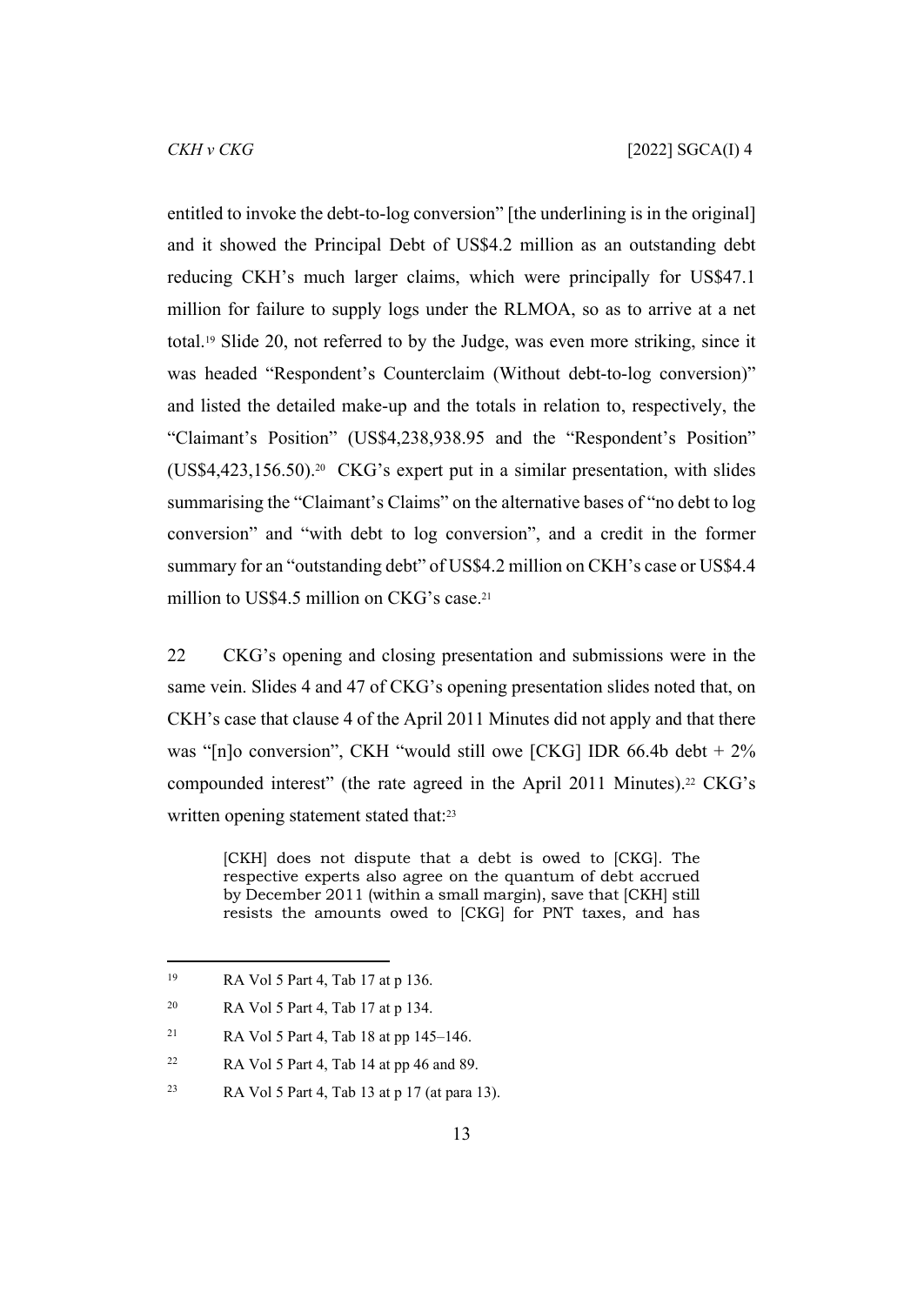discounted the value of their purported claims for defects and excess freight.

Counsel for CKG also pointed out orally that the provision for 2% *per* month compounded interest would mean that, if there was no debt-to-log conversion under clause 4, "[CKH] are in a worse position" than if there had been conversion.<sup>24</sup>

23 At no point did counsel for CKH take issue with the way CKH's claims were summarised by both experts or with the way in which CKG's position was put in its presentations and orally. As to quantum, she simply pointed in her opening statement to CKH's expert's calculation of "the amount of taxes and freight that is owed at 8 April 2011" as being about IDR50 billion, not the IDR75 billion referred to in the April 2011 Minutes – the difference being that the further IDR25 billion was (a) an estimate of future taxes and freight (b) assuming the full quantities of log deliveries after 8 April 2011.25 In closing, in answer to a question from the Tribunal about the actual position, she added that, based on the expert's calculations, the debt in mid-November 2011 was IDR53 billion26 (the rate of exchange at the relevant times being in the region of IDR9.20 billion to US\$1 million). In CKH's written closing submissions, CKH submitted that the third point in clause 4 of the April 2011 Minutes was there to provide for an amicable settlement to be discussed, where it would have been possible for the parties to agree to set off the amounts owing by CKG against the outstanding taxes and freight owing by CKH.<sup>27</sup>

<sup>24</sup> RA Vol 5 Part 4, Tab 15 at p 105.

<sup>&</sup>lt;sup>25</sup> RA Vol 5 Part 4, Tab 15 at p 101.

<sup>26</sup> RA Vol 5 Part 4, Tab 20 at p 178.

 $R_A$  Vol 5 Part 4, Tab 22 at p 239 (at para 55).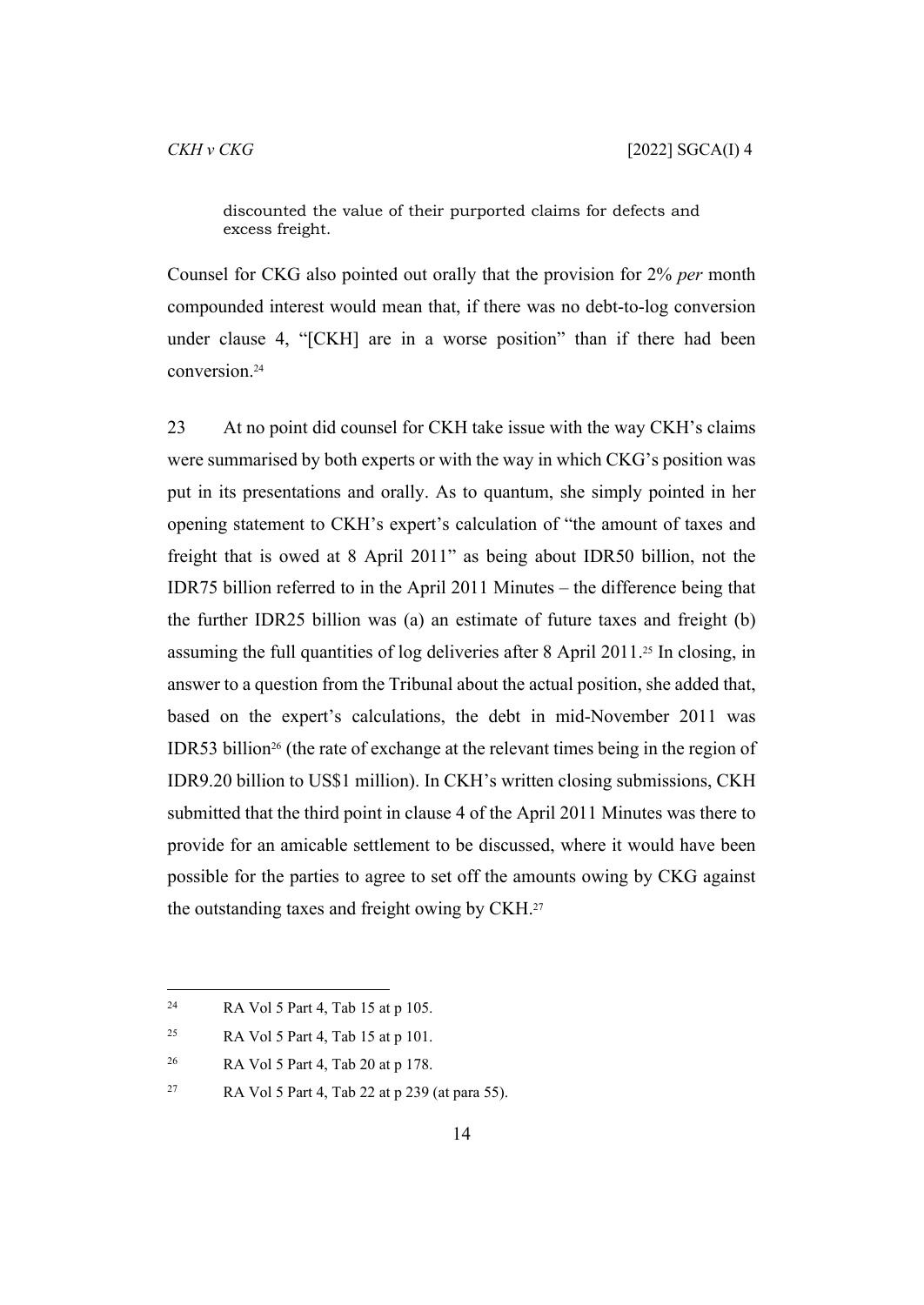24 The court fully accepts that the primary focus of CKG's case was on justifying its invocation of clause 4 of the April 2011 Minutes to withhold entirely or to *pro rata* further deliveries of timber logs, by establishing and relying on the Principal Debt in that connection. This was unsurprising in view of the very large financial significance which CKH attributed to that failure (US\$47.1 million as stated), although in the event the Tribunal only awarded CKH US\$6,772,978.88 under this head in respect of such failure during and after 2011. Accepting that this was the primary focus, the court cannot accept that it excluded consideration of the Principal Debt and the net financial position taking that into account, if reliance on clause 4 failed.

25 Viewing the position and course of events objectively, the natural expectation on both sides, manifested with particular clarity in the documents identified above emanating from CKH's side as well as from CKG's, must have been, or be taken to have been, that, if reliance on clause 4 failed, CKG's claim to the outstanding Principal Debt would then be brought into account in full as a contra item to any claim by CKH.

26 Putting the matter the other way round, the court does not consider it remotely possible that, if the Tribunal had adjudicated upon the Principal Debt and brought it into the picture, after rejecting CKG's case based on clause 4, CKH would then have had grounds to apply to set aside the Award on the ground that the Tribunal had strayed outside the scope of the matters submitted to it for determination. Yet the position is a binary one. Either the matter was within or it was outside the Tribunal's jurisdiction. It was not a situation where it was open to the Tribunal to pick and choose as to the scope of its jurisdiction.

27 The Tribunal's own view, expressed in its decision refusing to make an additional award (see [[8\]](#page-5-0) above), is also of interest, coming from those who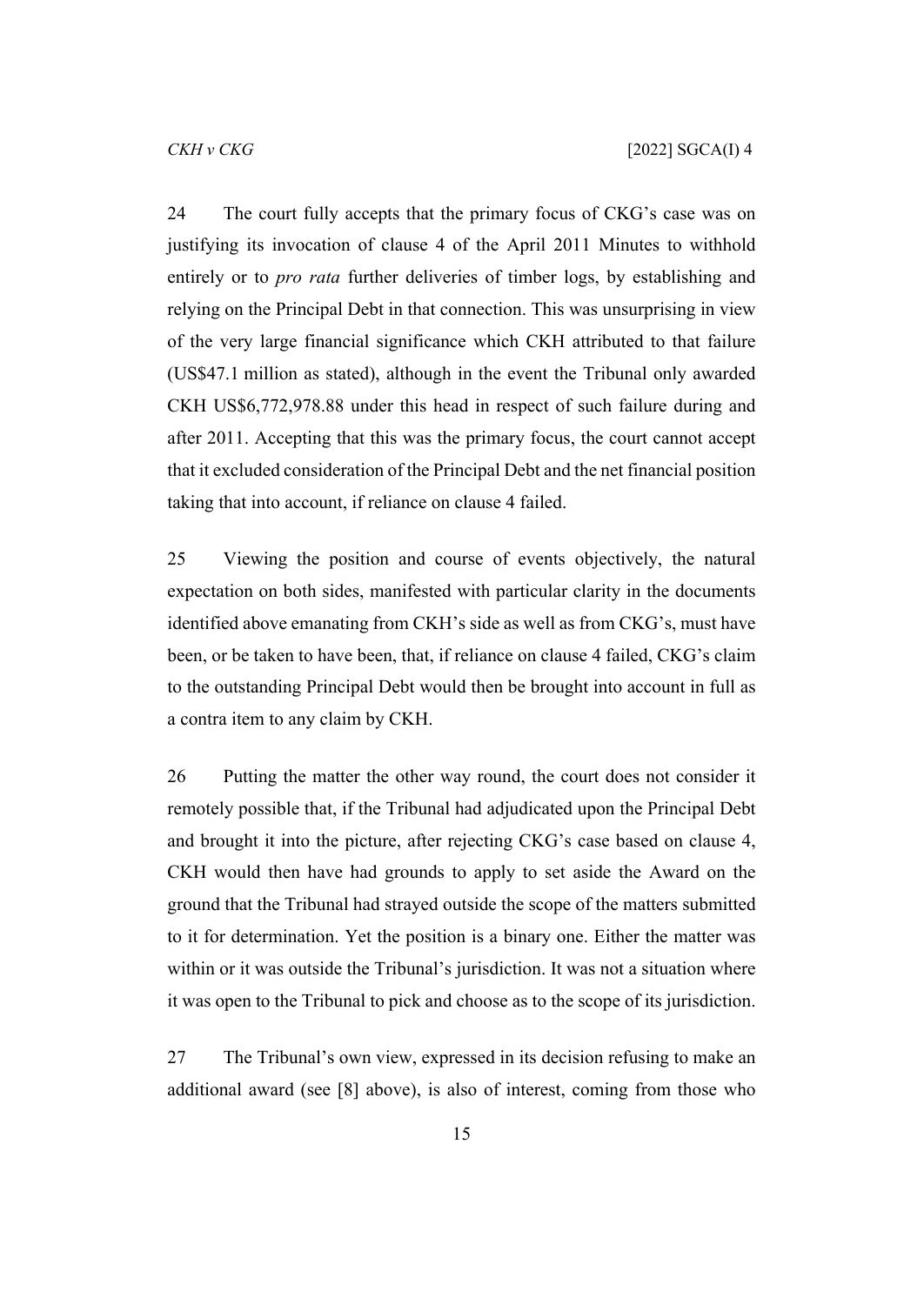experienced directly the way this complex case was put and developed. How a tribunal understands the parties' conduct before it and submissions to it is part of the material from which the court may discern an objective understanding of the submissions and issues before it: see *CIM v CIN* [2021] 4 SLR 1176 at [69]. That may, with caution, even be so where that aid derives from a decision not part of its Award. In its decision, the Tribunal recognised, correctly, that CKG not only raised the issue of its entitlement to the Principal Debt for pre-December 2011 taxes and freight as a defence to CKH's claim for failure of log supply obligations, but also "sought a set off against any damages awarded in substitution of log supply to [CKH]".<sup>28</sup>

28 Counsel for CKH suggested at one point that there could be no legal basis for a set-off, since there was insufficient unity of or connection between the relevant claims. Apart from the fact that that was a point for the Tribunal, not a point going to its jurisdiction, there is in our view nothing in it. The Judge rightly thought nothing of it (see [52] of the Judgment). The claims were for, respectively, non-payment of taxes, levies and freight due under the RLMOA and April 2011 Minutes and for damages for non-delivery of logs due under the RLMOA. It was, as the Judge indicated, hard to imagine a closer connection (not least, one might add, because each side blamed the other for its failure).

29 It follows that the Tribunal's Award is vulnerable to being set aside, if not corrected, since, having rejected CKG's reliance on the debt-to-log conversion in clause 4 of the April 2011 Minutes, the Award failed to consider or adjudicate upon the appropriate set-off. However, the matter goes further, in our view, than set-off. In the light of the course of events, presentations and statements which we have set out, we consider that it was incumbent on the

 $28$  RA Vol 5 Part 6, Tab 28 at p 22.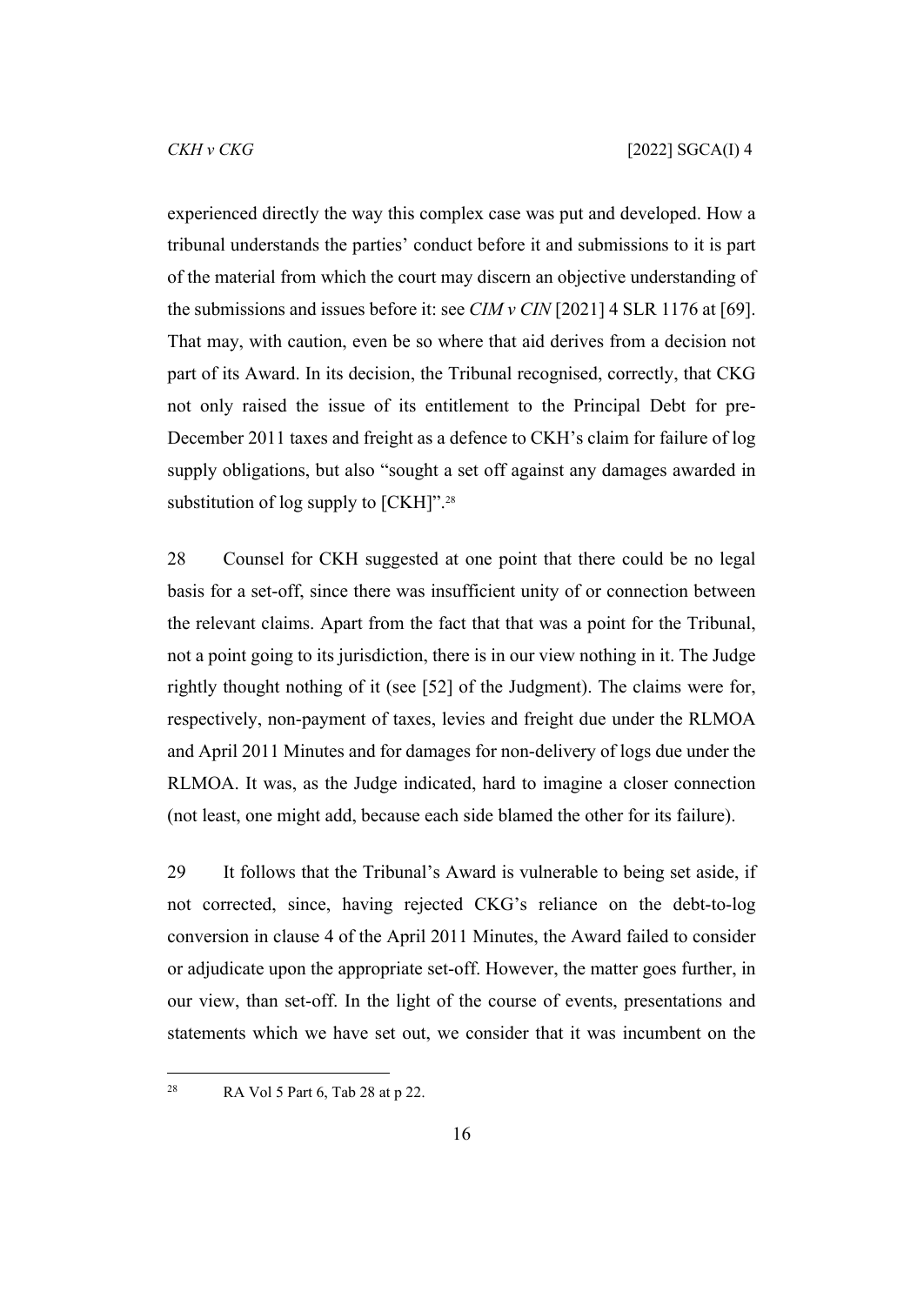Tribunal to treat CKG as having in reality advanced the Principal Debt with 2% interest *per* month not merely as a set-off, but as an item to be given full weight, whichever way the balance of account might as a result shift. It was, as CKH's own expert himself recognised (see [[21\]](#page-12-0) above), in substance a "[c]ounterclaim" which was being introduced as an element in an overall statement of account, made up of items due one way or the other and the overall balance of which would, moreover, be expected to be of substantial relevance when it came to matters such as costs.

30 For these reasons, we consider that the Judge came to a decision which was – on all central aspects – correct, and that the appeal should be dismissed. We therefore uphold his order at [77] of the Judgment for the setting aside of the Award to be suspended for a period to enable the Tribunal to correct its Award by considering and taking into account CKG's claim to the Principal Debt and interest thereon.

31 The only variation that we would make to the Judge's order relates to [76] of the Judgment, where the Judge made a prospective order to the effect that, if the Tribunal was unable to eliminate the grounds for setting aside the Award, then paras 519–524 and the entire dispositive section of the Award should be set aside. We consider that the right order in this context should not be anticipated, but should be left over for consideration once the Tribunal has responded to the order contained in [77] of the Judgment, which we have now affirmed.

<span id="page-17-0"></span>32 Finally, with regard to CKH's application for leave to adduce further evidence in Summons No 91 of 2021, on the day of the appeal, CKH produced an affidavit sworn on 22 November 2021 attesting to the existence of a parallel BANI arbitration commenced on or around 25 January 2021 by the Company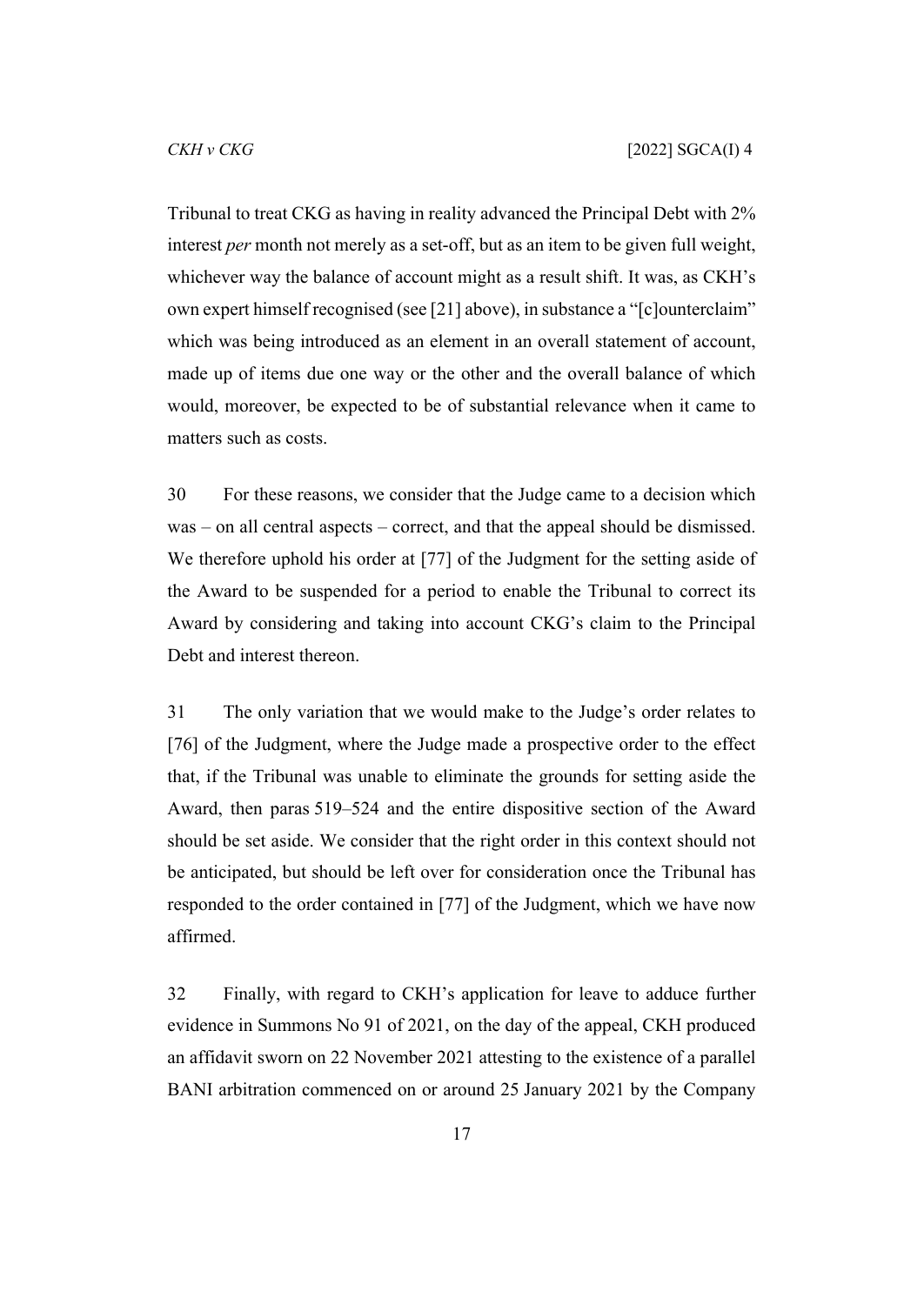under the MWA (see [[2\]](#page-2-0) above) to recover from CKH the very same taxes, levies and freight as were said to constitute the Principal Debt. An award is said to have been issued in the Company's favour on 11 November 2021 for a total of IDR118,094,879,077 covering such taxes, levies and freight. The affidavit asserts that, in the light of these facts, CKG can no longer be entitled to make against CKH any claim to the Principal Debt, as an award of the Principal Debt "would invariably result in double recovery against [CKH]".<sup>29</sup> That fear is most unlikely to have any reality. While the precise relationships between the parties and agreements involved are currently obscure, tribunals and courts have at the enforcement stage powers which should avoid any such risk of injustice. In any event, however, no legal basis or mechanism has been suggested by virtue of which the present court can or should refrain from addressing the issues actually before it in the ordinary course, as set out in the previous two paragraphs.

<sup>&</sup>lt;sup>29</sup> Affidavit at paras 5, 10 and  $16-17$ .